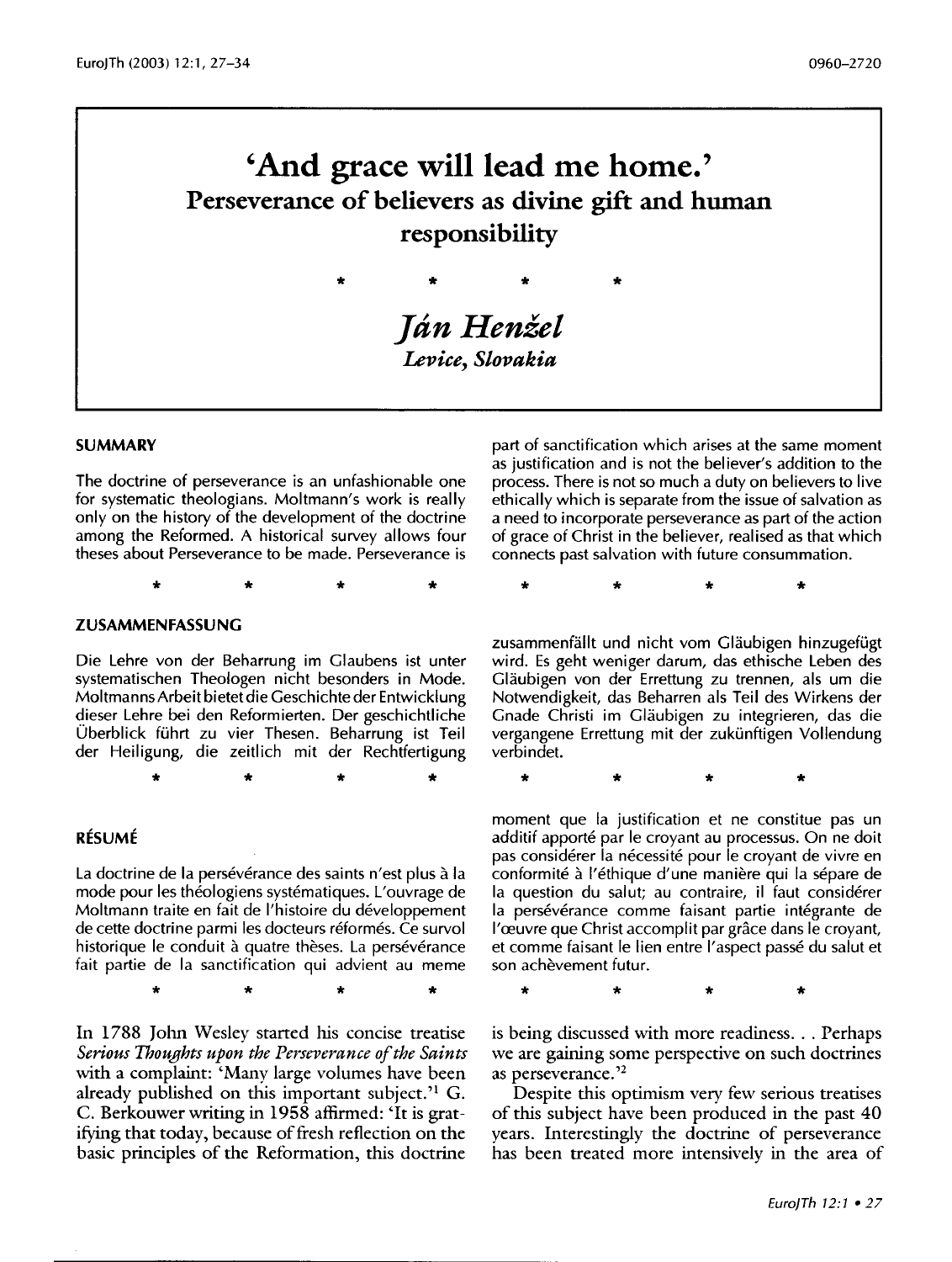biblical theology than in systematic theology. I. H. Marshall's *Kept By the Power of God<sup>3</sup>* reflects in my view some aspects of a Wesleyan perspective and J. Gundry Volf's *Paul & Perseverance*<sup>4</sup> written from the Reformed perspective are the best treatments of the subject in biblical theology to date. R. Shank's *Life in the Son5* also belongs to this category but falls below the standard of Marshall's and Gundry Volf's respective works. Avery fine work grounded in biblical theology and suggesting some sound pastoral advice is *The Race Set Before Us* by T. R. Schreiner and A. B. Caneday.6

Professor J. Moltmann's *Predestination und Perseveranz7* appears to be the only monograph of the history of the doctrine of perseverance and even that is mainly concerned with its development within the Reformed tradition. In the area of systematic theology the doctrine of perseverance has not seen a major treatment within the Reformed tradition since Berkouwer's *Faith and Perseverance.* Question is whether there is another treatise needed in this area so widely treated in the past. We see at least two reasons which justify our embarking on this project. First is that our pastoral experience, as well as our survey of the current writing (or rather the lack of writing) on this subject in theological journals, suggests that Reformed theology may be losing rather than gaining perspective on this doctrine. This retreat is, secondly, enforced by the current advance of the Arminian view on the one hand and of the socalled Partaker's view and the Grace Evangelical Society.

The most recent Arminian treatment is a massive volume of 801 pages written by D. D. Corner, *The Believer's Conditional Security.*<sup>8</sup> On the other end of the spectrum are such works as J. C. Dillow's, *The Reign of the Servant Kings*,<sup>9</sup> M. Eaton's, *A Theology of Encouragement,* 10 several writings of the Westminster Chapel minister R. T. Kendall,<sup>11</sup> and the American *Journal of Grace Evangelical Society.* Except for the doctoral thesis of M. Eaton these are more popular than academic treatises but that only means that they are more widely circulated. These are the challenges to re-enter the field so widely worked on in the past.

# **1. Historical** survey of the **doctrine**

The first systematic treatment is Augustine's *De dono perseverantiae*<sup>12</sup>written in 428 or 429 within the controversies with Pelagius on grace, original sin, and predestination. Augustine's understanding of the doctrine of perseverance is based on the grace of God. When he speaks about perseverance, he means the gift of God by which the elect persevere in Christ to the end. He believes that God's elect will certainly persevere but the believer cannot infallibly know his election in this earthly life. 'Thus, it is uncertain whether anyone has received this gift so long as he is still living.<sup>'13</sup>

For Augustine the beginning of faith is based on prevenient grace, which operates prior to man's decision, therefore it is given potentially even for those who do not seek it. However, perseverance to the end is based on subsequent grace, which co-operates with man's will after his decision. Therefore perseverance in the faith is given only for those who seek it. This led J. P. Burns to distinguish in Augustine's teaching two operative graces - the grace of conversion and the grace of perseverance.

Those (Christians) who are predestined to glory receive a second operative grace which effects that repentance for sin and that good action which are necessary for their salvation. Those who are not predestined are not deprived of charity; rather among the temptations of this world they eventually fail and incur condemnation. <sup>14</sup>

Thus the grace of conversion does not imply the grace of perseverance. If we put to late Augustine his existential question, who will be finally saved, his ultimate answer would be, that only God knows. He however is quite certain that all who are and will be saved are saved by God's grace. All subsequent western approaches to the doctrine of perseverance can be traced back to certain stages of Augustine's thought.

Thomas Aquinas  $(1225-1274)$  sees predestination as part of God's providence and so man's destination for eternal life is absolutely certain with God but not at all for the man himself.<sup>15</sup> Following sometimes heated debates mainly between Franciscans and Benedictines some major parts of Aquinas' teaching were codified by the Council of Trent (1545-1563). Through fear of spiritual complacency the Council strongly denies the personal confidence of a Christian. '[N]o one can know by that assurance of faith which excludes all falsehood, that he has obtained the grace of  $God.^{16}$ Chapter 16 states that to those who persevere to the end 'eternal life should be held out, both as a grace promised in his mercy through Jesus Christ to the children of God, and as a reward promised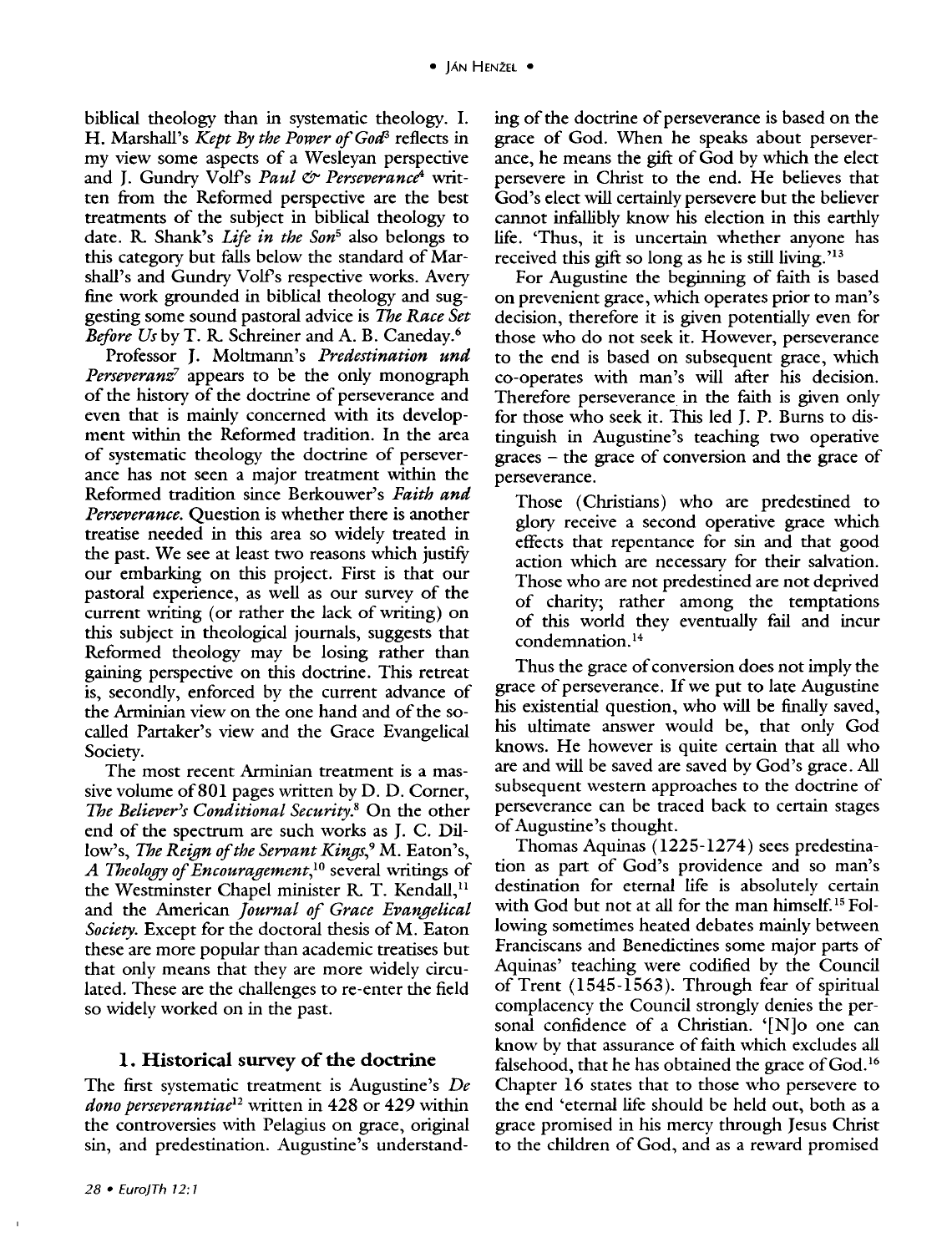• 'And grace will lead me home.' •

by God himself, to be faithfully bestowed, on the promise of God himself, for their good works and merits.<sup>'17</sup> The Council distinguishes between the possibility of perseverance *(posse perseverare)* and actual perseverance *(perseverantia actualis).* The latter is not an automatic result of the former.<sup>18</sup> Hence the strong wording of Canon 16 of the same Decree: 'If anyone says with absolute and infallible certitude (unless he shall have learned this by a special revelation) that he will certainly have that great gift of final perseverance: let him be anathema. ' 19

These developments have led us to formulating the first thesis to emerge: *Perseverance is a necessary gift of God but the believers cannot be certain whether it was given to them.* 

In accordance with Augustine, Calvin and subsequent Calvinists based their understanding of final perseverance on the doctrine of election. However, unlike the Reformed Pietist, L. Boettner,<sup>20</sup> G. C. Berkouwer thinks that to deduce the perseverance of the saints from divine causality is completely mistaken. 'In such a causal view the only significant things would be the beginning and the final result of the operation of this first cause while the process by which the final result was reached would be reduced to unimportance.<sup>'21</sup> Logically in the order of salvation predestination comes first but our assurance of salvation must start with Christ. Commenting on Jesus' prayer for all the elect [Lk. 22:32] Calvin writes: 'From this we infer that they are out of danger of falling away because the Son of God, asking that their godliness be kept constant, did not suffer a refusal. ' 22

In contention with the Remonstrance, the Calvinist doctrine of perseverance was consolidated by the Synod of Dort (1618-1619). The Fifth head of the Canons, *The Perseverance of the Saints* is most likely the most complete, balanced and pastorally sensitive creed on the doctrine of perseverance of the saints. It starts on a note of humility stating that God delivers the elect 'from the dominion and slavery of sin, though in this life He does not deliver them altogether from the body of sin and from the infirmities of the flesh.<sup>223</sup> However the Fathers of Dort do not use this statement only to call believers to humility but also to substantiate that 'those who are converted could not persevere in that grace if left to their own strength.<sup>'24</sup> King David and apostle Peter are set as examples of grievous failures. But God even in such cases 'preserves in them the incorruptible seed of

regeneration from perishing or being totally lost.25 Canons recognise various degrees of assurance, that come from the Word, 'from the testimony of the Holy Spirit, witnessing with our spirit that we are children and heirs of God [Rom. 8:16]; and lastly, from a serious and holy desire to preserve a good conscience and to perform good works. ' 26 Believers obtain and may have certain measure of assurance of God's preservation.

This has led us to formulate historically the second thesis: *Perseverance is a necessary gift of God and it is certain for the believer.* 

Arminius's understanding of free will is not too far removed from a Roman Catholic understanding of God's grace helping the human will to co-operate with God's grace. 'Provided that they stand prepared for the battle, relying on God's help, Christ preserves them from falling so that it is not possible for them to be either seduced or dragged out of Christ's hands by the powers of evil. 127 He has tried to explain the co-operation of God's grace and human will in the following example: 'A rich man bestows, on a poor and famishing beggar, alms by which he may be able to maintain himself and his family. Does it cease to be a pure gift, because the beggar extends his hand to receive it?'<sup>28</sup> No, it does not cease to be a gift but the salvation is not entirely by grace. If the divine grace is given, the human will distinguishes those who accept the gospel from those who reject it and thus the power to be saved is placed into human hands. This implicit understanding of conditional predestination traced in Arminius, was made explicit by his later followers.

Not far removed from that is the theology of J. Wesley (1703-1791) who was more explicit on the possibility of apostasy than Arminius. Refusing the certainty of final salvation, assurance of salvation for Wesley means only that 'we are now in a state of salvation.<sup>29</sup> He speaks of different degrees of assurance.

 $(1)$  I believe a few, but very few, Christians have an assurance from God of everlasting salvation. (2) I believe more have such an assurance of being now in the favour of God as excludes all doubt and fear. (3) I believe a consciousness of being in the favour of God is the common privilege of Christians fearing God and working righteousness. 30

Rejecting the doctrine of unconditional election Wesley rejected also its consequence – the doctrine of final perseverance. His assurance is based 'on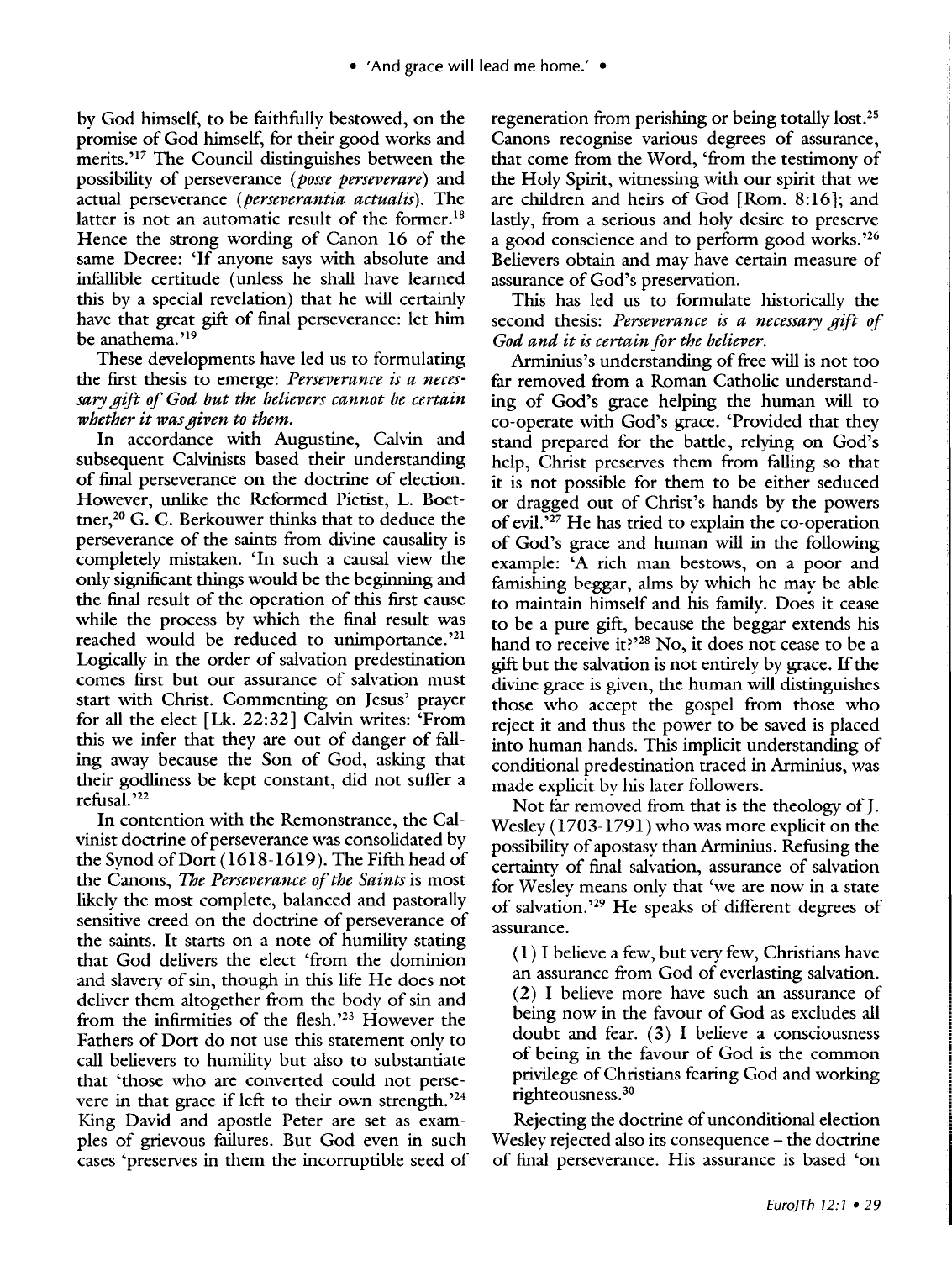what is to-day.' Moltmann characterises the difference between Arminians and Calvinists as follows: 'While for the Arminians God's arms remain open so that everybody can always return to him, for the Calvinists God's arms have embraced the sinner and would not let him go.'31

This view allows us to formulate historically the third thesis of perseverance: *Perseverance is necessary but God does not determine who will finally persevere.* 

The desire of the Protestant theologians has been so much to prove that salvation by grace alone does not allow moral carelessness and antinomianism of Christians, that the idea of the impossibility of losing one's salvation remained largely unconsidered until recently. Approximately at the same time and in very different parts of the world (one in South Mrica and the other in Northern America) two scholars have arrived to verv similar conclusions on the matter. The former is  $M$ . Eaton<sup>32</sup> and the latter J. C. Dillow.<sup>33</sup> They reject the doctrine of limited atonement and argue for universal atonement. In variance with both Arminianism and Calvinism they see a non-irresistible link between justification and sanctification. An important feature of their argument is a dear distinction between salvation and the spiritual inheritance of believers. Whereas for Arminians disobedience signifies the loss of salvation and for Calvinists consistent disobedience proves the unreality of salvation, for Eaton and Dillow disobedience results in the loss of inheritance but not in the loss of salvation. This they believe is a doubly encouraging theology since both present and future salvation are sure. At the same time it is also motivating in that, based upon their eternal security, believers may reach for their inheritance.

These views have brought us to formulate the fourth thesis on perseverance: *Perseverance is necessary for obtaining final rewards but not for salvation.* 

If we understand that the role of theology is to contextualise the biblical revelation and the church's creeds, in the case of the doctrine of perseverance we believe we can advance a balanced view within a revised ordo salutis.

# 2. The doctrine of perseverance within a Reformed *ordo salutis*

Reformed theologians attempted to define the ordo salutis in various ways. From the very beginning the particular orders are different. J. Murray discerns a chronological order along with causation and explanation. 34 R. A. Muller defines it as 'a term applied to the temporal order of causes and effects through which the salvation of the sinner is accomplished;' although he recognises that 'the actual arrangement of the several elements of the ordo, i.e., calling, and so on varies from system to system.<sup>235</sup> Thus Murray arranges the elements of the ordo in the following chronological order:

calling  $|$  regeneration  $|$  conversion  $|$  justification | adoption | sanctification | perseverance | glorification.<sup>36</sup>

L. Berkhof,<sup>37</sup> M. J. Erickson,<sup>38</sup> and G. R. Lewis with B. A. Demarest<sup>39</sup> prefer to discern a logical order of salvation. Thus a logical 'listing of the ordo looks like this: election, verbal calling, effectual calling, belief of the Gospel, repentance from sin, trust in the living Christ, regeneration, justification, reconciliation, sanctification, perseverance and glorification. ' 40 Rather than a chronological or logical order, L. R. Reymond derived from the skeletal framework of the *ordo* in Romans 8:29-30 a sequential order of divine acts and divine-human activities with logical (or causal) connection between the several aspects.<sup>41</sup>

Important for our purpose is that he distinguishes sanctification as either definitive or progressive. Definitive sanctification is understood as a divine act by which God makes the believer holy. Progressive sanctification is taken as a divinehuman life-long activity that makes the believer more and more holy. If not qualified, the term 'sanctification' is almost commonly understood in this progressive sense within Reformed theology. This may have developed as a guard against the fusion of the concept of sanctification with justification as happened to Augustine and has been carried on by most strands of Catholic theology. There may also be other reasons for the development in which the doctrine of sanctification was given a meaning relatively independent of its biblical concept.

Here D. Peterson's *Possessed by God* is significant. He argues that 'regeneration and sanctification are two different ways of describing Christian initiation or conversion ... Sanctification has to do with the new status and orientation of those who belong to God and to one another as his people.<sup>242</sup> Holiness he defines as 'a status or condition which God imparts to those whom he chooses to bring into a special relationship with himself through covenant and redemption. ' 43 Seen from a human perspective sanctification is the beginning of the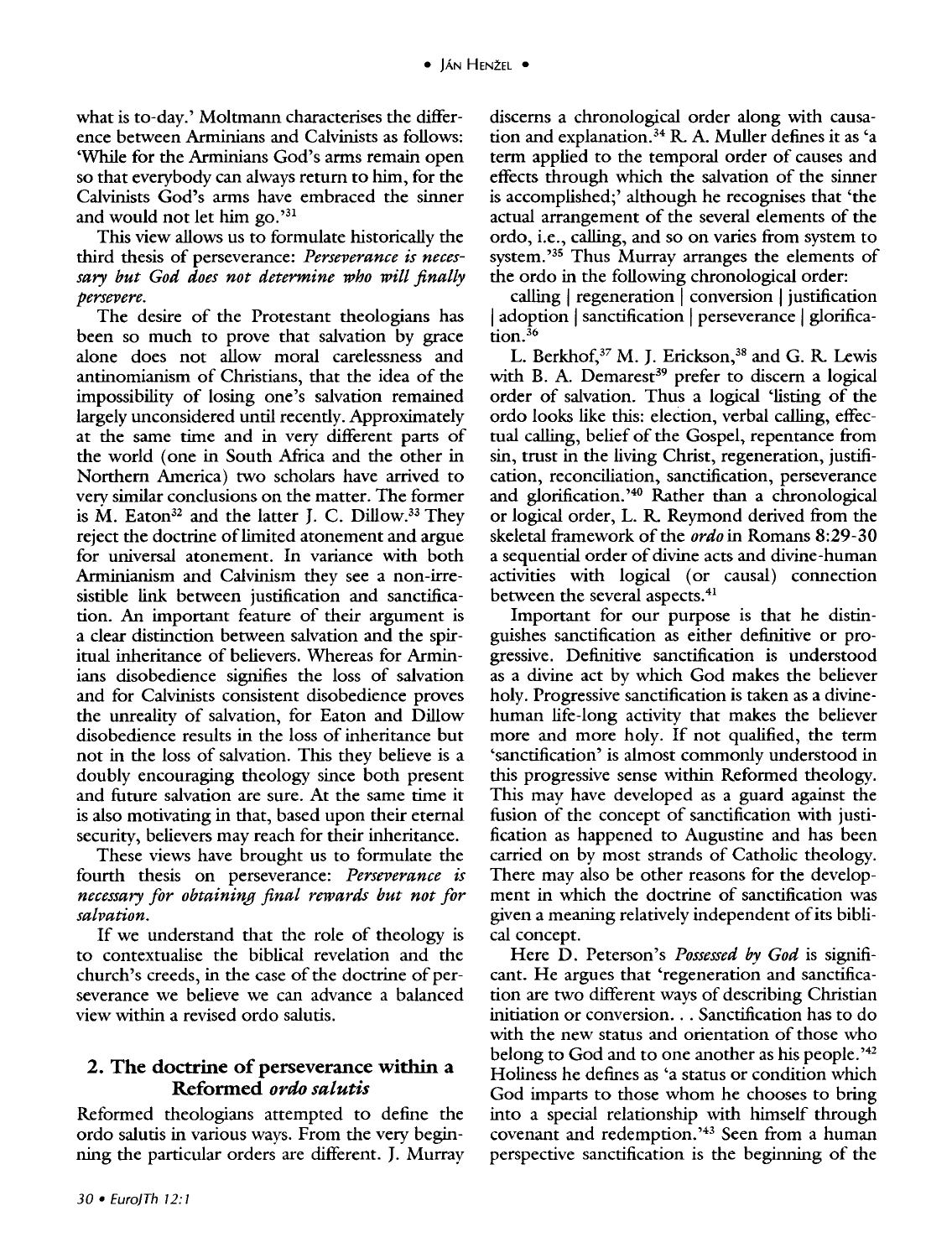life of holiness. Both justification and sanctification are different ways of talking about the achievement of the Cross.

With such terminology the Apostle Paul stresses the transformation in our relationship with God that is achieved by the Cross and the implications for our world view and living. Even to such a difficult audience as were the Corinthians, Paul says that they are already the sanctified people of God and need to live this out in different aspects of life. A different method is adopted in Romans where he urges believers who are slaves of righteousness to live under righteousness.<sup>44</sup> If systematic theologians are trying to describe by sanctification the process that is going on in our experience, they are using terminology that expands and develops but also obscures the biblical intention.

Therefore we propose to reserve the terms of justification and sanctification to describe the parallel divine act by which the grace of God gives us a new status and state. Both are achieved by the cross of Christ and both are applied to believers at the beginning of their spiritual life. This however is not to neglect the need of their perseverance in grace. Thus perseverance is not just one element in either chronological or logical order of salvation in the line with calling, regeneration, conversion, justification, sanctification and glorification. The perseverance within the *ordo salutis* is rather an all-embracing relationship in its soteric references between the beginning of the spiritual life and the physical death of the believer. In that sense perseverance is a sub-entity of the union with Christ and includes all that the traditional Reformed dogmatics have understood by progressive sanctification.

This is not just an attempt to introduce a different term (perseverance) to convey the same notion (of progressive sanctification). This view of *ordo salutis* allows us to reserve the biblical meaning of the divine act of consecration for the doctrine of sanctification by which the process of perseverance begins and to develop a doctrine of perseverance that integrates the gift of divine grace and the requirement of the believer's responsibility. J. Moltmann also defines the doctrine of perseverance as 'the gift of persistence in faith and the preservation of believers to the end in temptation and persecution. ' 45 The direct link of perseverance to the person and work of Christ within this *ordo salutis* does not allow us to view the believer's life as a collection of discrete fragments of divine preservation and human failures and returns to

faith, but rather as that life which participates in the communion of the Spirit. 46 It prevents us also from isolating faith in Christ the Saviour and obedience to Christ the Lord that the Grace Evangelical Society has done.

## 3. Perseverance of the believers as *Gabe andAufgabe*

According to our understanding the perseverance of the believer is not only the divine gift of persistence in faith and the preservation of the believer to the end but also the believer's responsibility to believe and to withstand any difficulty. Thus perseverance defined as a gift and responsibility ( *Gabe*  and *Aufgabe* in German) is well suited to be a doctrine integrating the ethics within itself, too. In that, we follow K. Barth who brought ethics back to be part of dogmatics. For him then Christian ethics is an impossible possibility.

As we have traced the development of the doctrine of perseverance of the believers we have seen that the pendulum of emphasis has always swung either to the side of constancy and effectuality of the divine gift of perseverance or to the side of requirement of human responsibility to persevere. Reformed theology has always been strong on divine sovereignty and effectuality of grace. That is not to say that it separated it from human responsibility, but perseverance has predominantly been understood as a 'continuous operation of the Holy Spirit in the believer,<sup>347</sup> even to be designated as 'perseverance of God with the Saints.'<sup>48</sup>

The pendulum of the Arminian and Wesleyan emphasis swings towards the side of human freedom and responsibility to persevere. They do not deny that perseverance is the effect of divine grace but it is conditional and thus typically J. Wesley concludes his treatise on perseverance: 'Therefore let him that standeth take heed lest he fall. ' 49 Thus there is some truth in the following pointed reflection: 'A Methodist knows he's got religion, but he's afraid he'll lose it. A Presbyterian knows he can't lose it, but he's afraid he hasn't got it.' $50$ 

Dispensational theology of the Grace Evangelical Society has done away with the paradox by separating the believer's responsibility to persevere from his salvation altogether. They call the classical doctrine 'the Eternal Security' of 'Once Saved, always Saved' and perseverance becomes an ethical category without any direct link to the believer's salvation which is confined exclusively to the moment of the believer's entrusting himself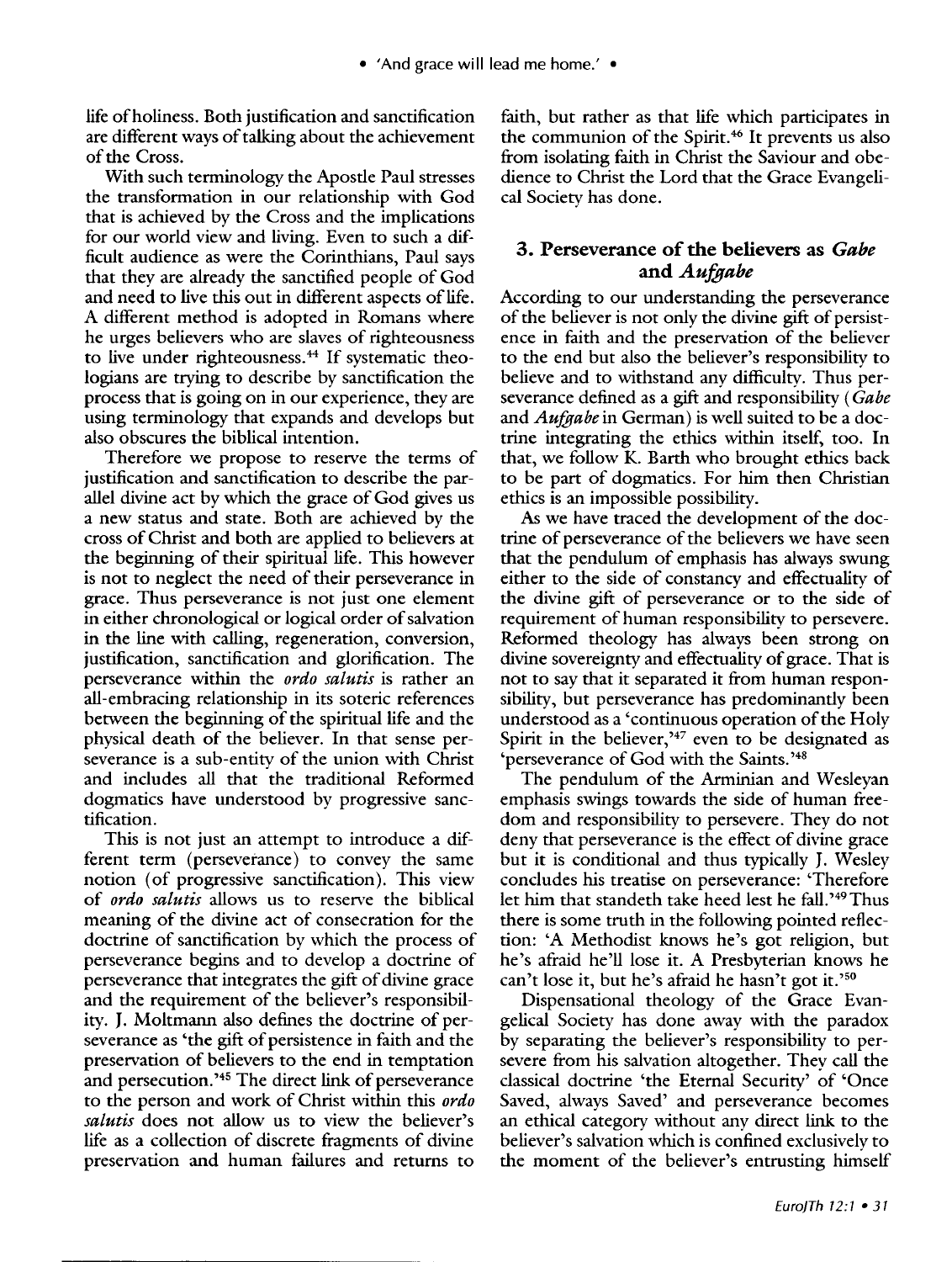to Jesus Christ as his Saviour without at the same time submitting to him as his Lord.

Our goal has been to maintain the tension between the divine sovereignty and believer's responsibility. By establishing the doctrine of perseverance within our definition of *ordo salutis,* we have shown that it has a firm place in evangelical soteriology. It has deepened our appreciation of perseverance as divine gift of grace and at the same time alerted our responsibility to persevere in grace until the final consummation of our salvation.

The *Gabe* and *Aufgabe* of perseverance may be distinguished but must not be separated. That in Earth's terms is an impossible possibility. Why is it impossible? Because the perseverance of believers is a perseverance of men; and if there is anything certain about their lives it is that human life is uncertain. There is a great transitoriness and a great number of fluctuations in human life. If we say that Christian perseverance is primarily a confession of faith, we certainly do not mean that it is an unrealistic ideal. On the contrary, Christian perseverance is often painfully real. Perseverance of the believer is Christian, if and only if, it is Christ who perseveres and that is impossible for human beings.

Nevertheless this impossibility becomes possible because we have established the doctrine of perseverance within *ordo salutis.* There is an event that cannot be reversed, a decision that cannot be undone, and a birth that cannot be unborn.<sup>51</sup> Redemption accomplished by Christ was applied to the believer and therefore the confession of perseverance of the fragile human being towers over all his uncertainty. But Christian perseverance remains an impossibility even for the believer. Whereas Christ could exclaim, tete¢lestai, the believers can not. But precisely because perseverance is a possibility of the impossible, they may claim with Apostle Paul: 'However, I consider my life worth nothing to me, if only I may finish the race and complete the task the Lord Jesus has given me  $-$  the task of testifying to the gospel of God's grace.<sup>'52</sup> Perseverance of the believer is his worship of God taking place in countless everyday situations of his earthly life.

The tension between perseverance as divine gift and persevering as believer's responsibility is hardly bearable but it must not be diffused. Emphasising the former would lead to spiritual complacency or introspection and emphasising the latter would lead to spiritual legalism. We may distinguish them but we must not separate them because then

perseverance would lose its connection with salvation and would only become an optional incentive for spiritual rewards. Thus *Gabe* of perseverance is distinguishable but inseparable from the *Aufgabe*  to persevere.

Related to that is the other major contribution of the doctrine of perseverance within thus redefined ordo salutis. It is its strong future orientation. This is not to say that former treatments of this subject have lacked its reference to the future. In fact its future reference is part of the definition of the doctrine of perseverance. M. *].* Erickson discusses it together with the doctrine of glorification in the section of *The Completion of Salvation.* 53 There he is interested in the final state of the believer but he provides no exposition of hope that would inform and motivate the believer's perseverance. Although Berkouwer reflects on perseverance in relation to final judgement, inheritance and sealing of the first fruits of the full harvest,<sup>54</sup> his exposition of the doctrine of perseverance is oriented to God's preservation of believers in present actual decisions of faith through admonition, prayer and consolation rather than being oriented to the future.

Nevertheless treatments of perseverance since Reformed orthodoxy were predominantly based on causal effects of election and justification.55 Thus they were predominantly oriented to the past. Even if they recognised that the Christ event of incarnation, crucifixion, resurrection and ascension is inaugurating the new eschatological era, their eschatology is so much realised that there is not very much left for the future to be attained or avoided.

On the other hand J. C. Dillow relates his study of perseverance mainly to the present and future. 56 However he severs the link between salvation and perseverance. Perseverance, for him, is necessary only to maintain a harmonious relationship with God which then leads to glorious inheritance with various rewards in heaven.

J. Moltmann's thorough historical survey of the Reformed doctrine of *de perseverantia sanctorum*  arrived at the following conclusion:

Perseverance of faith is totally dependent on the faithfulness of God who, as the transcendent origin of all events, creates also the historical continuity of events and orders them toward a certain telos. For it is the faithfulness of God which makes the historical connection between promise and fulfilment, between intention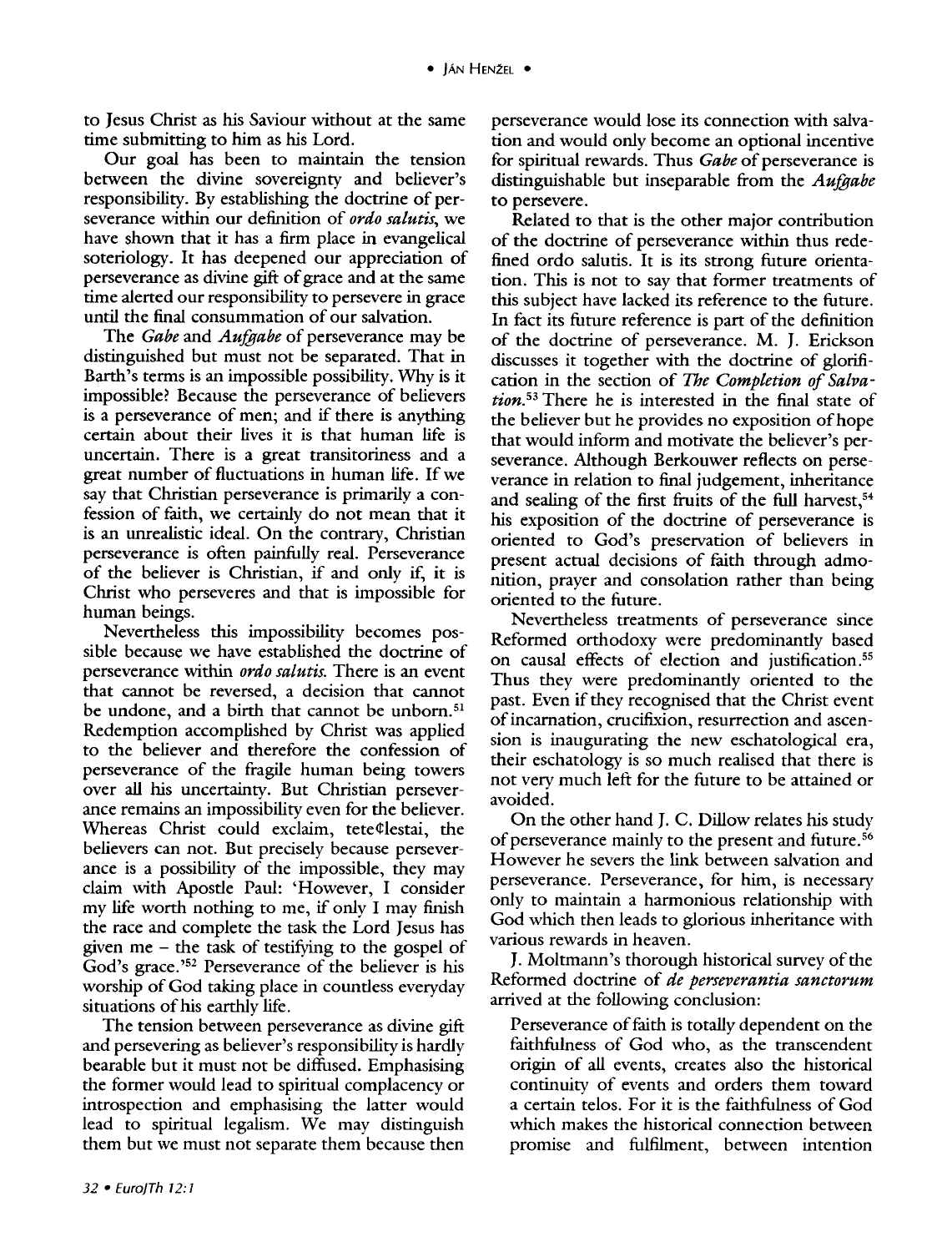and completion. . . This certainty about the protection and completion of the new being, through the faithfulness of God, provides for believers the freedom to entrust themselves with eschatological hope toward the future of the coming God and his completion of all things. So the perseverantia sanctorum becomes an embodiment of the Christian hope.<sup>57</sup>

Thus the divine  $\tau \in \lambda$ os and  $\tilde{\epsilon} \lambda \pi$ us are enforcing the Christian's  $\dot{v}$ πομονή. In fact our redefined ordo salutis allows us to view the doctrine of perseverance anchored in the past, actualised in the present, and oriented to the future. Only in this dynamic is it appropriate to call it also the doctrine of eternal security. It is a security because it is rooted in the sovereignty of divine grace by which he preserves his work until the end. Thus the end is secure but it is not yet consummated. The final judgement still holds up before us either different degrees of glory which are yet to be arrived at or a serious reproach to be avoided. That end will finally terminate our persevering and that end serves as a constant motivation for our persevering.

Even if our doctrine of the perseverance of believers is an expression of the mystery of divine preservation to the end, it finds its application within the historical experience of persevering believers threatened by temptation and marred by sin. We can even affirm that the eschatological imagination is a transforming power energising the perseverance of believers whatever their present circumstances may be. 58 We persevere in the stream of statements we make about tomorrow, about the new millennium, about eternity. The promised future becomes what Moltmann calls *der Stachellix*<sup>59</sup> (goad) of perseverance of the believer who would not be content with the present situation.

The doctrine of perseverance properly understood is eclipsed in the doctrine of atonement. Our final redemption will not be as a direct result or develop out of anything which we do (or do not do) now, and it will occur in spite of anything we do (or do not do) now. But by perseverance in the meanwhile we are being trained for the eternal purposes, for visio dei. The doctrine of perseverance cannot be properly expressed as a system of logical causes and effects but only as a doxology which is not illogical but transcendent. I believe the lyrics of J. Newton's famous hymn capture it well:

Through many dangers, toils and snares I have already come;

'Tis grace that brought me safe thus far, And grace will lead me home.

### **Notes**

- 1 J. Wesley, 'Serious Thoughts upon the Perseverance of the Saints,' in *Works of John Wesley,* Grand Rapids: Baker Books, 1984, 10.284-298.
- 2 G. C. Berkouwer, *Faith and Perseverance,* Grand Rapids: Eerdmans, 1958, p. 79.
- 3 I. H. Marshall, *Kept by the Power of God, A Study of Perseverance and Falling Away,* Carlisle: Paternoster Press, 1995.
- 4 J. Gundry Volf, *Paul & Perseverance*, *Staying In and Falling Away,* Louisville: Westminster/John Knox Press, 1990.
- 5 R.L. Shank, *Life in the Son,* Minneapolis: Bethany House Publishers, 1989.
- 6 T. R. Schreiner & A. B. Caneday, *The Race Set Before Us; A Biblical Theology of Perseverance* & *Assurance,* Grand Rapids: IVP, 2001.
- 7 J. Moltmann, *Priidestination undPerseveranz, Neukirchen:* Neukirchener Verlag, 1961. A brief survey of the history of the doctrine of perseverance is J. J. Davis, 'The Perseverance of the Saints: A History of the Doctrine', in *Journal of the Evangelical Theological Society,* 34.2 (1991) 213-228.
- 8 D.D. Corner, *The Believer)s Conditional Security,*  Washington: Evangelical Outreach, 1997.
- 9 J.C. Dillow, *The Reign of the Servant Kings, A Study of Eternal Security and the Final Significance of Man,* Miami Springs: Schoetle Publishing, 1992.
- 10 M. Eaton, *A Theology of Encouragement,* Carlisle: Paternoster Press, 1995.
- 11 R.T. Kendall, *Once Saved, Always Saved*, London: Hodder and Stoughton, 1984, *When God Says*  'Well Done!' Fearn: Christian Focus, 1993 and Understanding Theology, 2 vols., Fearn: Christian Focus, 1996, 2000. In his doctoral thesis, *Calvin and English Calvinism to 1649,* Carlisle: Paternoster Press, 1997, he mentions the doctrine of perseverance also.
- 12 A. Augustine, *The Fathers of the Church,* vol. 86, trans. by Mourant and Collinge, Washington, D.C.: The Catholic University of America Press, 1992.
- 13 Ibid., l.l.
- 14 J. P. Burns, *The Development of Augustine's Doctrine of Operative Grace,* Paris: Etudes Augustiniennes, 1980, p. 179.
- 15 T. Aquinas, *Summa Theologiae,* vol. 5, Oxford: Blackfriars, 1967, la. Q. 23, Art. 6c.
- 16 N. P. Tanner & G. Alberigo, (eds.), *Decrees of the ecumenical Councils, 2 vols.,* London: Sheed & Ward, 1990, eh. 9, p. 674.
- 17 Ibid., eh. 16, p. 676-677.